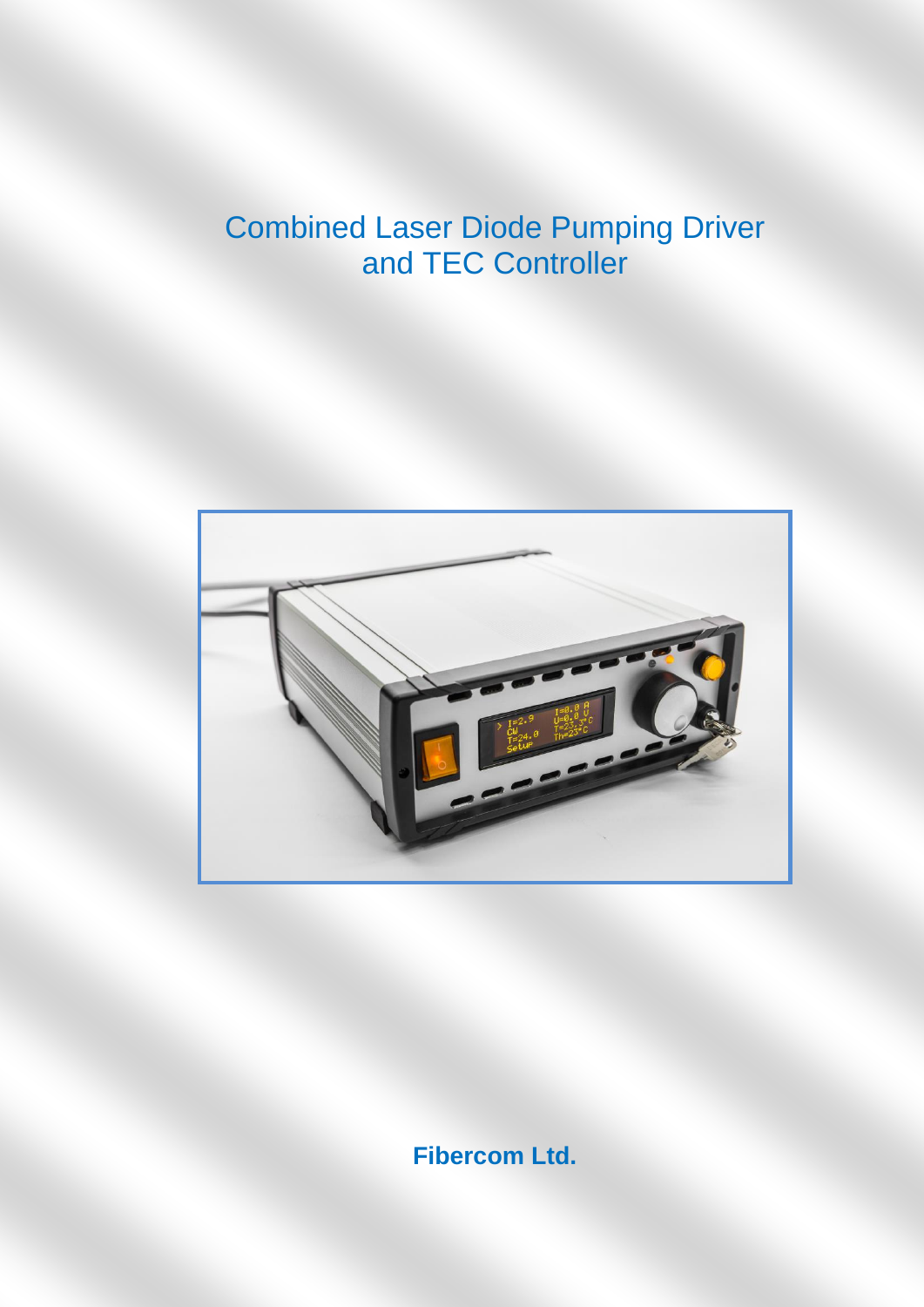| Parameter                                  | <b>Symbol</b>                               | <b>Typical value</b>                                                             | Unit           |
|--------------------------------------------|---------------------------------------------|----------------------------------------------------------------------------------|----------------|
|                                            | <b>Main charateristics</b>                  |                                                                                  |                |
| Maximum LD pumping current                 | $I_{LD}$ <sup>max</sup>                     | 15                                                                               | $\mathbf{A}$   |
| Minimum LD pumping current                 | $I_{LD}^{min}$                              | 0.1                                                                              | $\mathbf{A}$   |
| Pumping current set up discrete interval   | $\Delta I_{LD}$                             | 0.1                                                                              | $\mathbf{A}$   |
| Pumping current stability support accuracy | $\delta I_{LD}$                             | ±20                                                                              | mA             |
| Maximum voltage in pumping circuit         | $U_{LD}$                                    | 10                                                                               | $\mathbf{V}$   |
| Pumping operation mode                     | CW,<br><b>Pulse</b>                         | <b>Continius, Pulsed</b>                                                         | $\blacksquare$ |
| Impulse period                             | T                                           | from 5 to 1000                                                                   | ms             |
| Filling factor in plused mode              | $\tau$                                      | from 0 to 99                                                                     | % of T         |
| Maximum suppored temperature               | $T_{LD}$ <sup>max</sup>                     | 60                                                                               | $\rm ^{o}C$    |
| Minimum supported temperature*             | $\overline{\mathrm{T_{LD}}}^{\mathrm{min}}$ | $\bf{0}$                                                                         | $\rm ^{o}C$    |
| Measured temperatures range                | $T_{LD}$                                    | $-20 - +80$                                                                      | $\rm ^{o}C$    |
| Temperature set up disctete interval       | $\Delta T_{op}$                             | $\mathbf{1}$                                                                     | $\rm ^{0}C$    |
| Temperature stability support accuracy     | $\delta T_{op}$                             | $\pm 0.1$                                                                        | $\rm ^{o}C$    |
| Maximum current in Peltie element circuit  | $\mathbf{I}_{\text{therm}}$                 | 10                                                                               | $\mathbf{A}$   |
| Maximum voltage in Peltie element circuit  | $U_{therm}$                                 | 10                                                                               | $\mathbf{V}$   |
|                                            | <b>Management interface</b>                 |                                                                                  |                |
| Indication                                 |                                             | <b>OLED</b> display, LED-indicators                                              |                |
| Management                                 |                                             | buttons, encoder, key                                                            |                |
| Protection systems                         |                                             | <b>Complex overheating protection,</b><br>shortcut and overvoltage<br>protection |                |
|                                            | <b>General charateristics</b>               |                                                                                  |                |
| System operation temperature range         |                                             | $-10+30$                                                                         | $\rm ^{o}C$    |
| System storage temperature range           |                                             | $-40+80$                                                                         | $\rm ^{o}C$    |
| System feeding                             |                                             | 220VAV / 50 Hz                                                                   |                |
| System maximum feeding current             | $I_{AC}$                                    | 2.1                                                                              | A              |

## **Technical characteristics**

<sup>\*</sup> This is minimum temperature value that can be set up in the system. Actual minimum laser diode temperature defines by Peltie element power, radiator effectiveness and laser diode operation mode.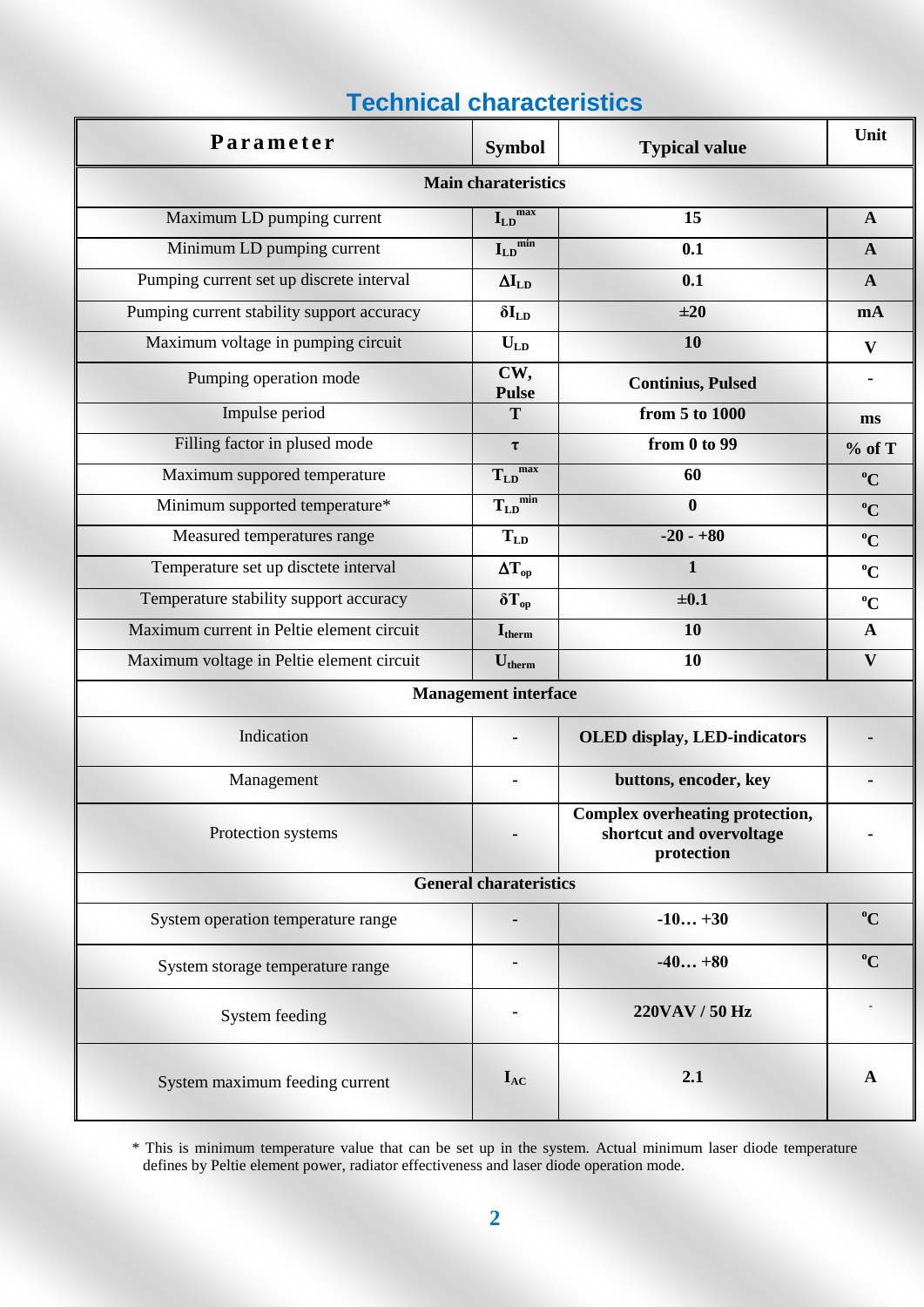# **Front panel description** Line switch Laser diode Laser diode **Temperature** controller indicator indicator activation button DEVICE LOCKED<br>Iswitch the keyl  $\odot$ Adjustment knob to set values, **Display** Key switch push to enter

### **Rear panel description**

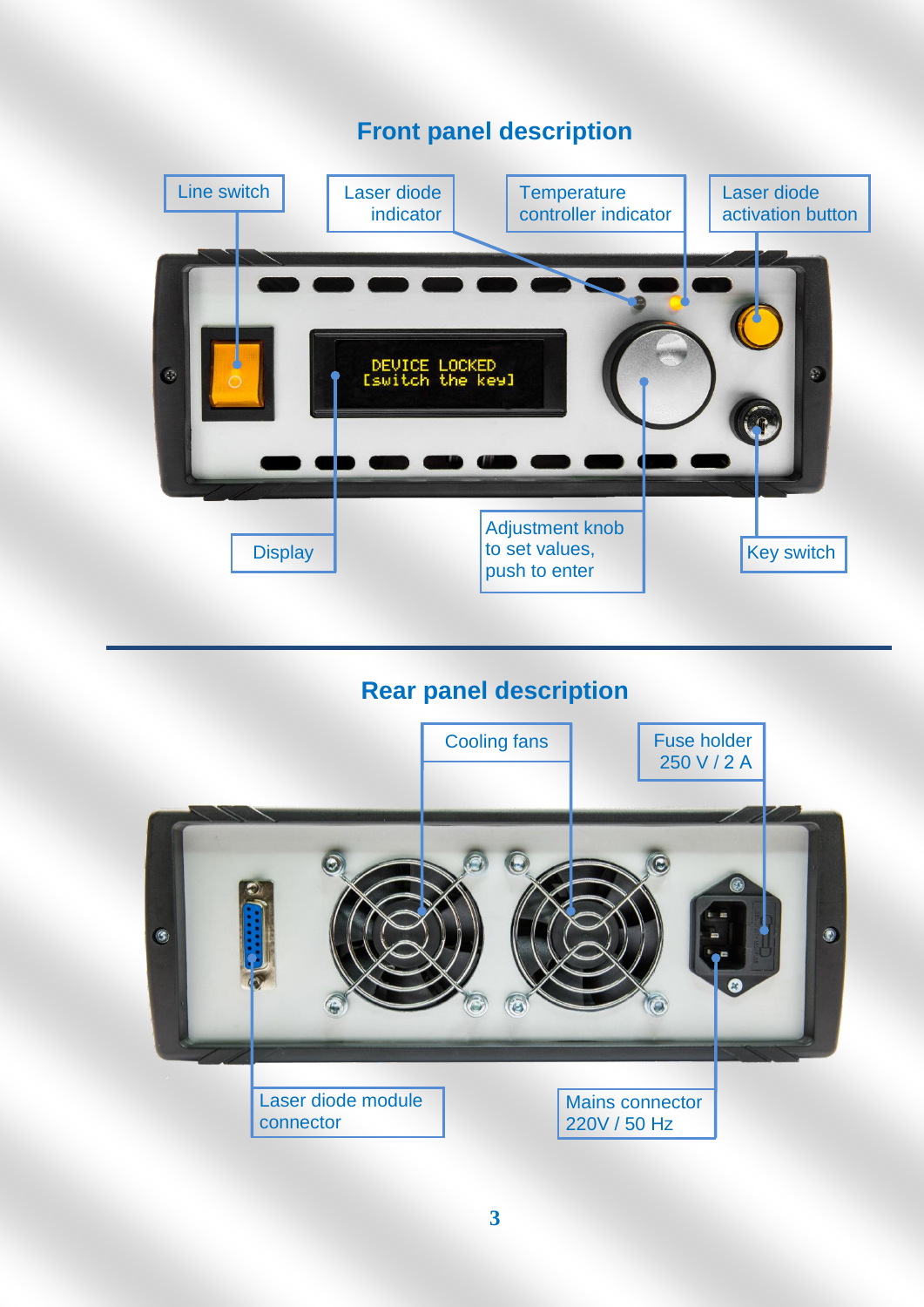#### **Menu description**

**Main menu**



- 
- 
- 
- 
- 1 Pump current set 5 Measured pump current
- 2 CW / Pulse mode switch 6 Measured laser diode voltage
- 3 Laser temperature set 7 Measured laser diode temperature
- 4 Setup menu enter 8 Measured module heatsink temperature

#### **Pulse mode setup menu**



- 1 Laser pulse period set
- 2 Laser pulse duration set
- 
- $3 -$  Exit to main menu  $4 -$  Calculated frequency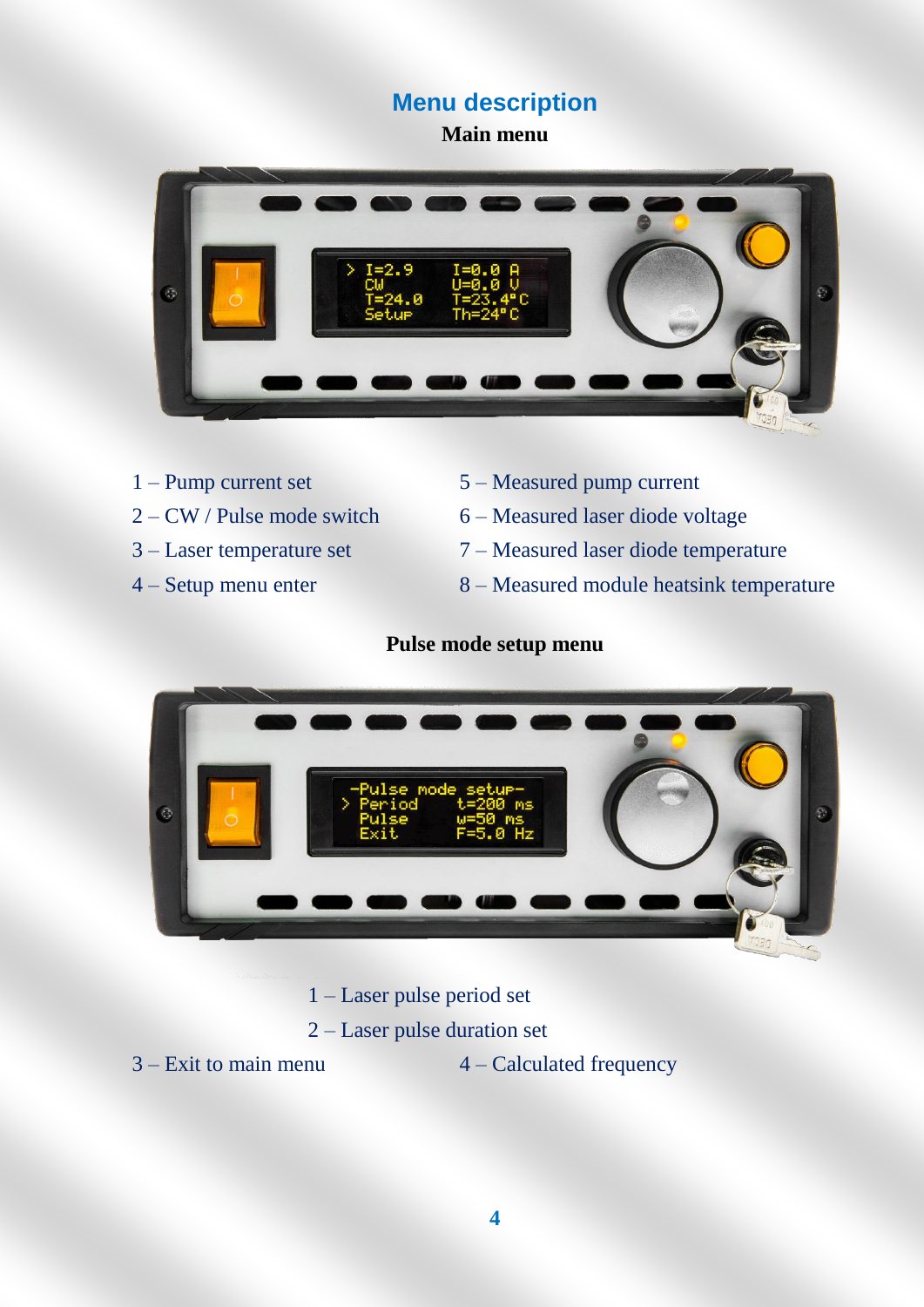### **Operating elements**

| Table $2$ – Device control elements |  |  |
|-------------------------------------|--|--|
|                                     |  |  |

| <b>Operating element</b>         | <b>Functionality</b>                                                                                                           |
|----------------------------------|--------------------------------------------------------------------------------------------------------------------------------|
| Key switch                       | Insert the key and switch it clockwise to unlock the device                                                                    |
| Laser diode<br>activation button | Laser diode pump turn on and off<br>The button LED lights when the laser is on                                                 |
| Laser diode indicator            | green constant light $-$ the laser is on, CW mode<br>green constant light – the laser is on, pulse mode<br>red light $-$ error |
| <b>TEC</b> indicator             | green light – the laser temperature is within $\pm 0.15$ °C of<br>the set value                                                |
|                                  | yellow light – the temperature controller is operating but<br>the laser temperature doesn't correspond the set value           |
|                                  | red light – overheat error, the temperature controller is off                                                                  |

#### **Menu system**

Adjustment knob is the main control element providing menu system navigation and setting the values.

- 1) Turn the knob to select the desired line; the arrow ˃ points the present position.
- 2) Push the knob to enter the line. The arrow turns into rectangle. A numeric value is then set via turning the knob: clockwise to increase the value and counterclockwise to decrease it. The mode (CW or pulse) is switched also via turning the knob.
- 3) Push the knob again to confirm the set value and return to the line selection.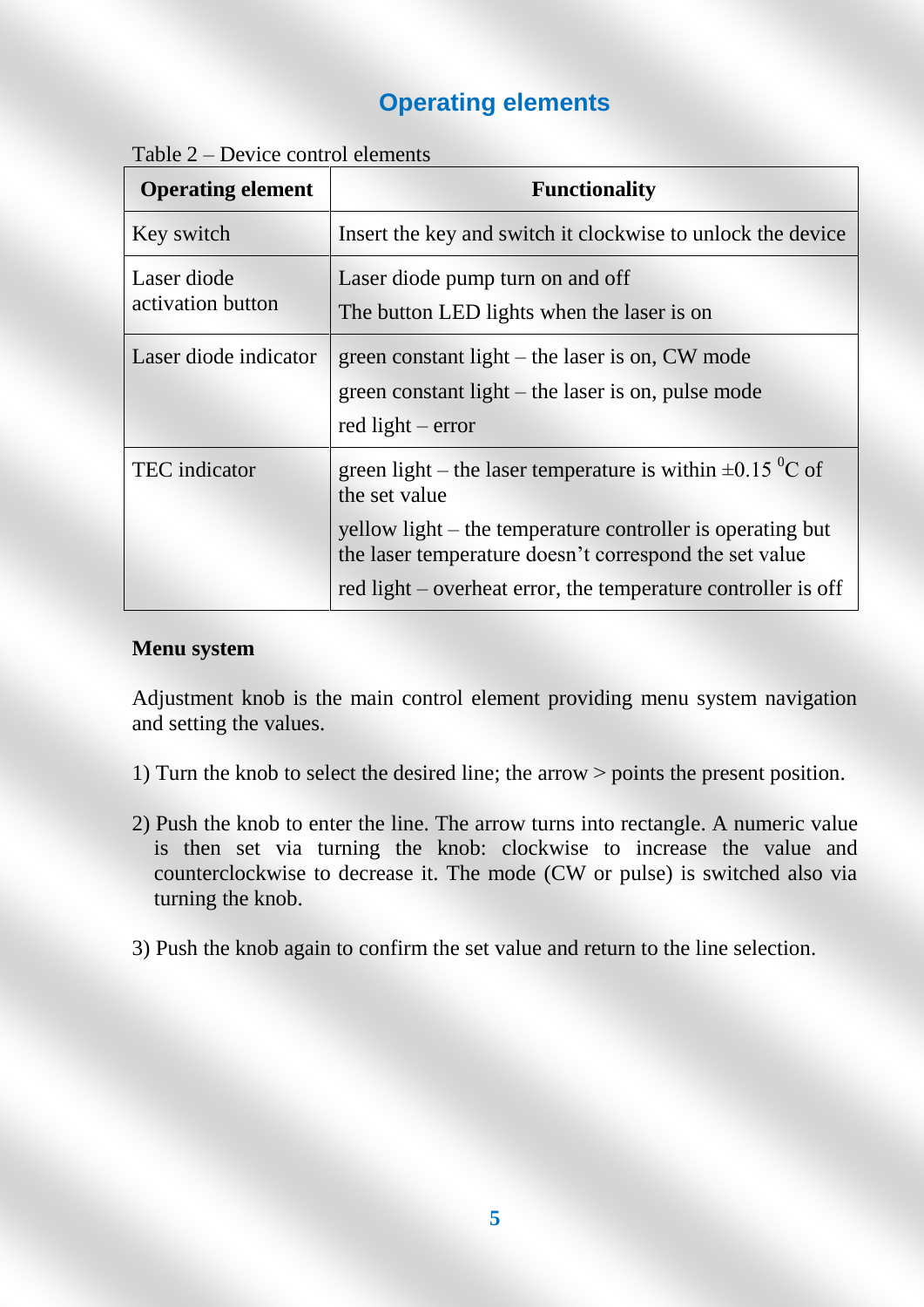# **Laser module description (optional)**



**Connecting** cable





**6**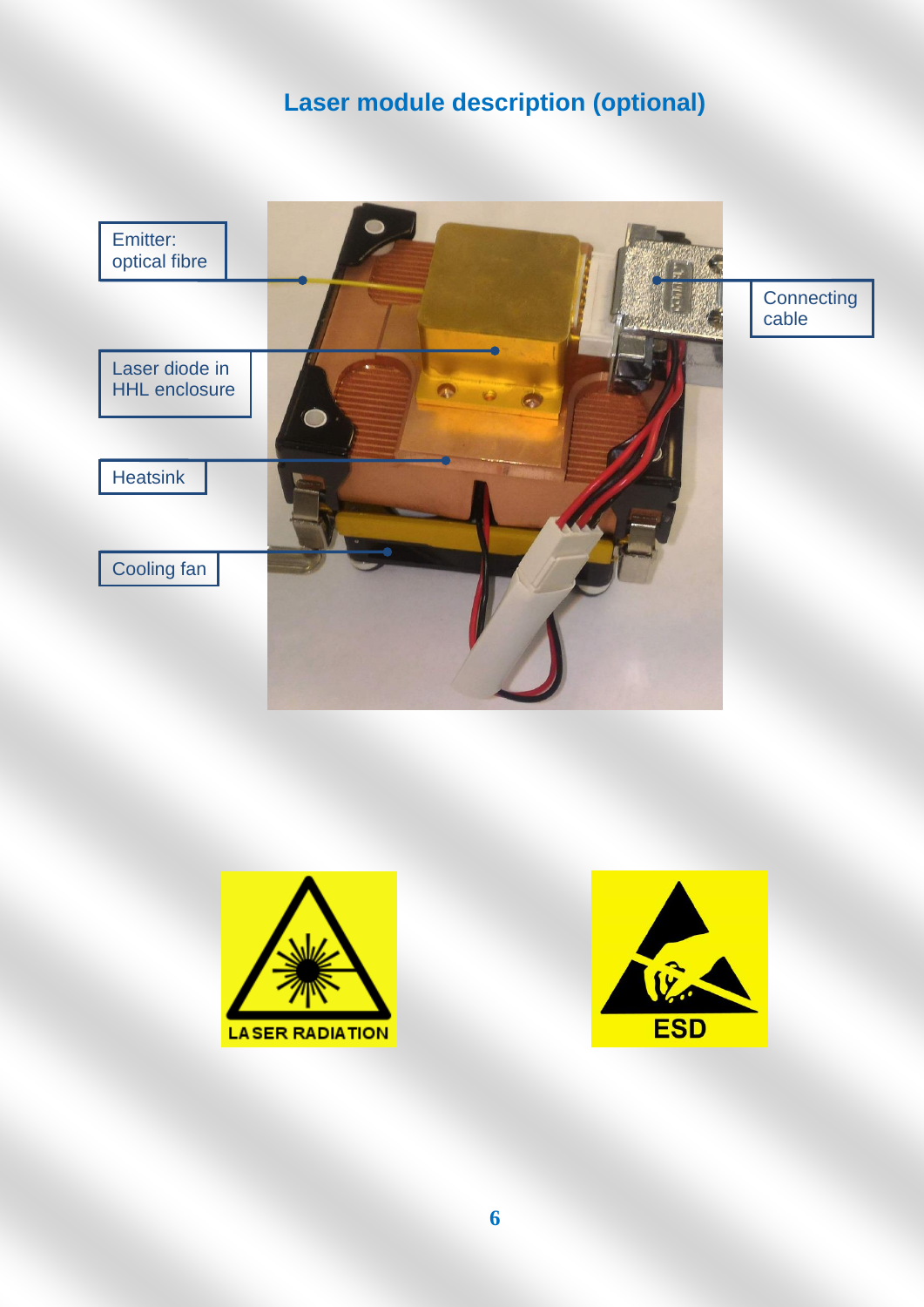#### **Operating the device**

1) Put the laser diode driver and the laser diode module on a flat firm clean surface. The distance between the device and other units or walls should be no less than 20 cm.

2) Provide the setup with laser beam blocking system: screens, filters and so on.

3) Connect the laser diode driver to the laser module with the connecting cable. Tighten the screws of the connectors.

4) Connect the mains to the device and check the protective earth ground. Device enclosure is the device earth ground.

5) Turn the mains switch on.

6) Set the desired temperature and the desired current. Wait until complete temperature stabilisation.

7) Turn the laser pump on. Wait until complete temperature stabilisation.

8) During the laser operation regularly check its parameters via the laser diode driver menu.

9) Turn the laser pump off.

10) Turn the mains switch off.

11) To reset the device (if needed) switch the mains off, wait and switch it on.

#### **Important notes:**

To change the laser temperature pulse period and duration it is better to turn off the laser, adjust the desired parameter and turn the laser on again.

It is not recommended to set the laser temperature below dew point temperature as it can cause laser failure.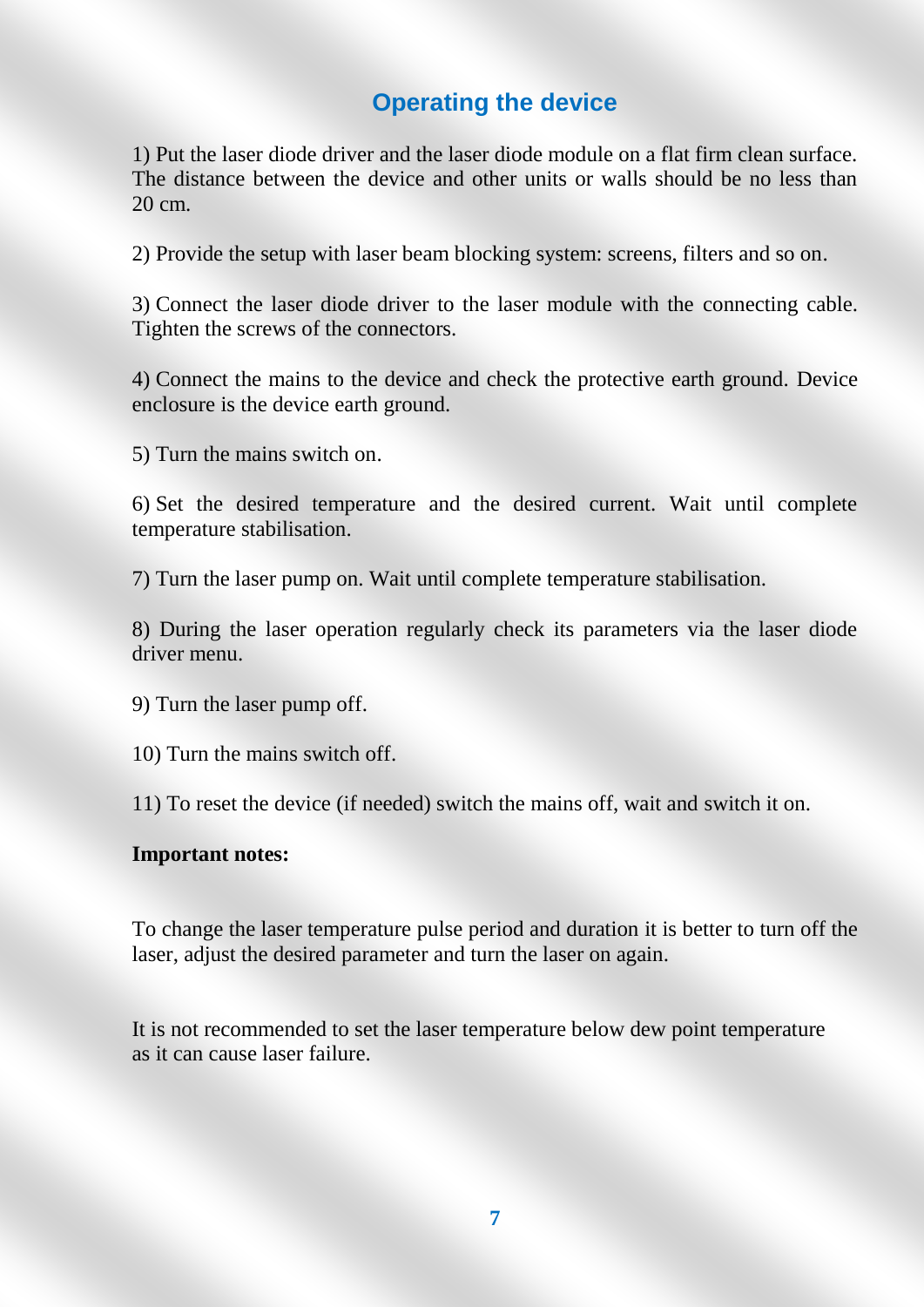#### **Safety systems**

The integrated safety systems were designed only to offer user-comfortable operation conditions.

**The device is not capable of operating for a long time without supervision.**

**In any emergency situation the device should be switched off via the line switch.**

For software protection there is a small probability of false alarm.

|  | Table 3 – Safety system elements |  |
|--|----------------------------------|--|
|--|----------------------------------|--|

| <b>Protection</b>                    | <b>Type</b>                  | <b>Operating threshold</b> |
|--------------------------------------|------------------------------|----------------------------|
| <b>Overheat</b>                      |                              |                            |
| Pump current unit overheat           | hardware and<br>software and | $+55\,^0C$                 |
| Temperature controller unit overheat | software                     | +60 $^{0}$ C               |
| Laser module heatsink overheat       | software                     | +65 $^{0}C$                |
| Laser diode overheat                 | software                     | $+45\,^0C$                 |
| <b>Supply</b>                        |                              |                            |
| Laser pump current                   | software                     | 8 A                        |
|                                      | hardware                     | 15A                        |
| The mains overcurrent                | fuse                         | 2A                         |
| Supply power converter overload      | hardware                     | 110-150% power             |

The device can be locked with the key switch on the front panel. When the lock is initiated:

- the laser diode is off;
- the menu system is locked;
- the temperature controller is running and providing the last set temperature value;
- all the protection systems are running.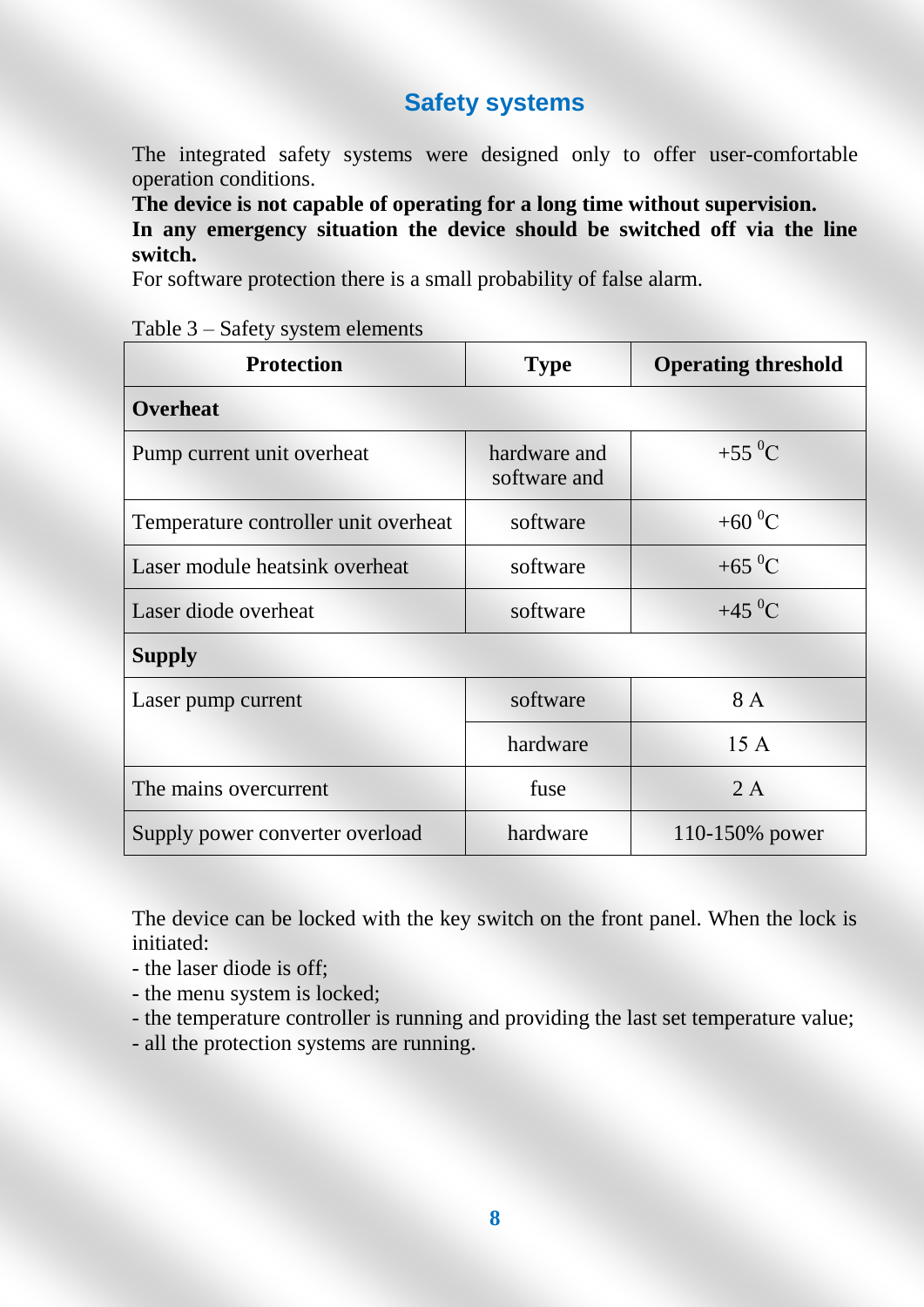#### **Safety precautions**

#### **1) DANGEROUS HIGH-POWER LASER RADIATION**

USE PROTECTIVE GLASSES, SCREENS AND FILTERS TO AVOID EYE DAMAGE AND RISK OF FIRE

### **2) DO NOT HEDGE THE COOLING FANS**

#### **3) CHECK THE PROTECTIVE EARTH GROUND BEFORE OPERATING.** Device enclosure is the device earth ground. IMPROPER GROUNDING CAN CAUSE ELECTRIC SHOCK RESULTING IN DAMAGE TO HEALTH OR EVEN DEATH

### **4) IN CASE OF INCORRECT OPERATION TURN THE LINE SWITCH OFF, WAIT A MINUTE AND TURN IT ON**

**5) DO NOT TOUCH THE LASER MODULE WHILE THE LASER IS OPERATING**